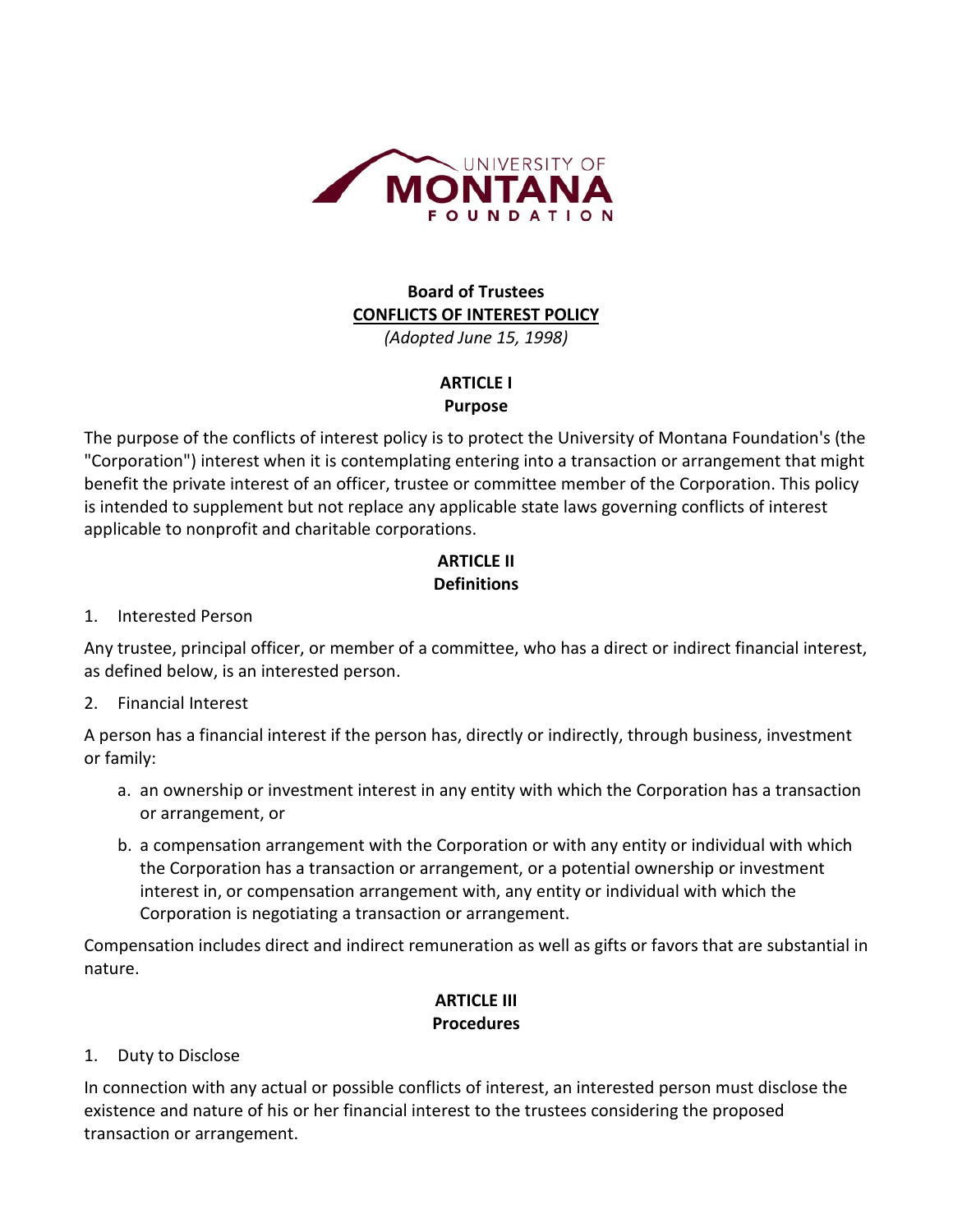2. Determining Whether a Conflict of Interest Exists

After disclosure of the financial interest, the interested person shall leave the trustee meeting while the financial interest is discussed and voted upon. The remaining trustees shall decide if a conflict of interest exists.

- 3. Procedures for Addressing the Conflict of Interest
	- a. The presiding officer of the Board shall, if appropriate, appoint a disinterested person or committee to investigate alternatives to the proposed transaction or arrangement.
	- b. After exercising due diligence, the Board shall determine whether the Corporation can obtain a more advantageous transaction or arrangement with reasonable efforts from a person or entity that would not give rise to a conflict of interest.
	- c. If a more advantageous transaction or arrangement is not reasonably attainable under circumstances that would not give rise to a conflict of interest, the Board shall determine by a majority vote of the disinterested trustees whether the transaction or arrangement is in the Corporation's best interest and for its own benefit and whether the transaction is fair and reasonable to the Corporation and shall make its decision as to whether to enter into the transaction or arrangement in conformity with such determination.
- 4. Violations of the Conflicts of Interest Policy
	- a. If the Board has reasonable cause to believe that a member has failed to disclose actual or possible conflicts of interest, it shall inform the member of the basis for such belief and afford the member an opportunity to explain the alleged failure to disclose.
	- b. If, after hearing the response of the member and making such further investigation as may be warranted in the circumstances, the Board determines that the member has in fact failed to disclose an actual or possible conflict of interest, it shall take appropriate disciplinary and corrective action.

#### **ARTICLE IV Records of Proceeding**

The minutes of the Board shall contain:

- 1. The names of the persons who disclosed or otherwise were found to have a financial interest in connection with an actual or possible conflict of interest, the nature of the financial interest, any action taken to determine whether a conflict of interest was present, and the Board's decision as to whether a conflict of interest in fact existed.
- 2. The names of the persons who were present for discussions and votes relating to the transaction or arrangement, the content of the discussion, including any alternatives to the proposed transaction or arrangement, and a record of any votes taken in connection therewith.